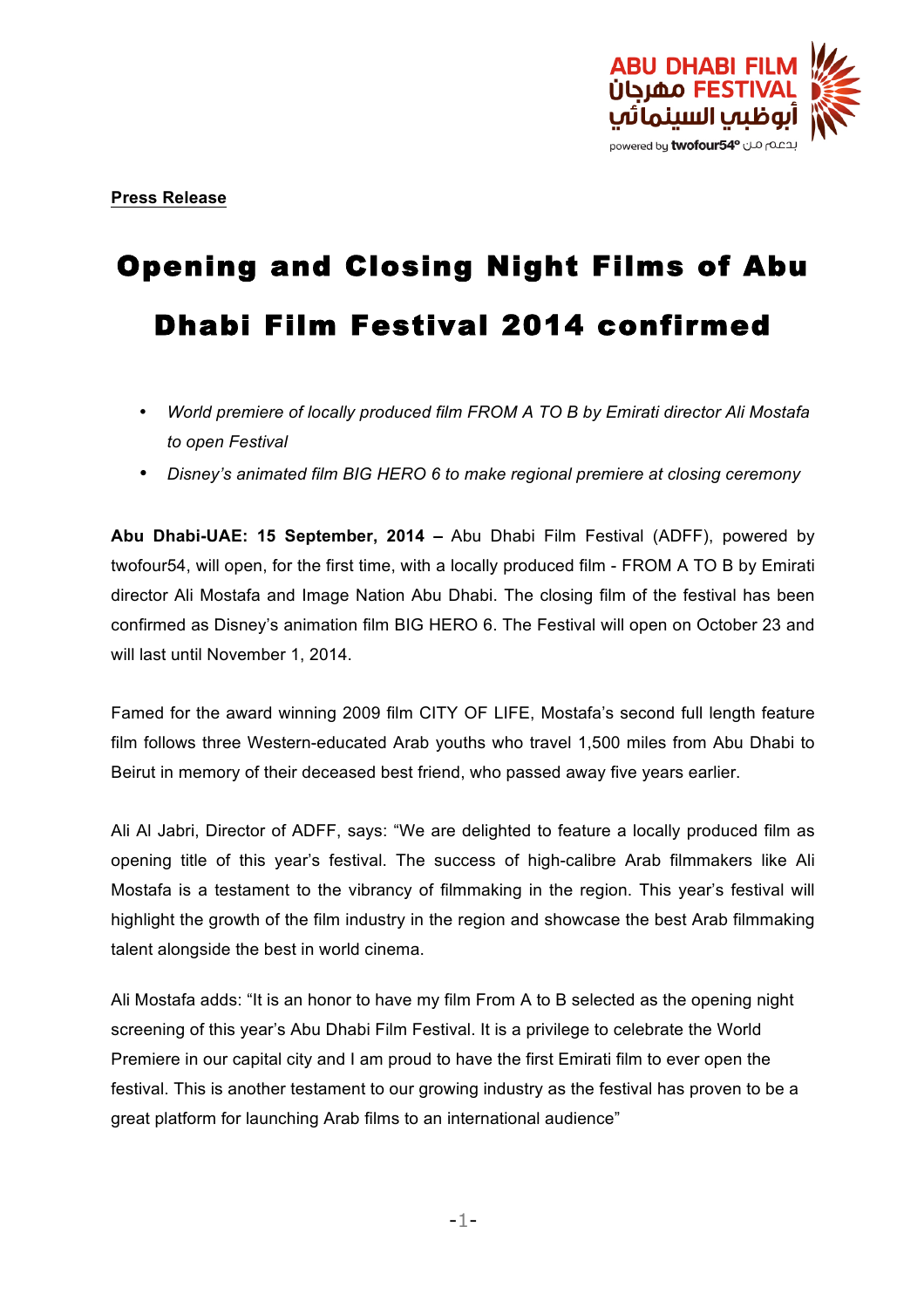

From Walt Disney Animation Studios and the team behind Frozen and Wreck-It Ralph, comes Big Hero 6, an action-packed comedy-adventure about the special bond that develops between Baymax a plus-sized inflatable robot, and robotic prodigy Hiro Hamada who join forces with a team of crime fighters to save San Fransokyo. Directed by Don Hall and Chris Williams, Big Hero 6 will be presented at ADFF only a few days after its world premiere in Tokyo.

"We are very happy to close the festival with a film that is not only a lot of fun, but brings to superhero movies the same heart-wrenching emotions that Frozen brought to princess stories" Says Ali Al Jabri " this choice shows the wide range of great films the festival brings year after year".

ADFF was established in 2007 with the aim of helping to create a vibrant film culture throughout the region. A key event in Abu Dhabi's cultural calendar, it features an extensive 10-day programme of Arab and international cinema, complemented by red-carpet premieres, co-production meetings and associated events. Films compete for Black Pearl Awards in the Narrative, Documentary and New Horizons sections of ADFF's programme.

## **-ENDS-**

For images of both films please click **here**

To submit your accreditation request, please go to www.abudhabifilmfestival.ae/en/press/accreditation and follow the online registration guidelines. The deadline for accreditation is October 15, 2014, and we kindly ask you to complete the application form by then.

## **For more information, please contact:**

William Royce, twofour54: D: +971050 614 6653, E: william.royce@twofour54.com

## **About Abu Dhabi Film Festival**

Abu Dhabi Film Festival (ADFF), powered by twofour54, is presented each October to help create a vibrant film culture throughout the region. With a focus on Arab cinema and the wealth of emerging and established film talent from around the world, ADFF has become one of the most anticipated cultural events in Abu Dhabi, helping to enhance the emirate as a hub of creativity.